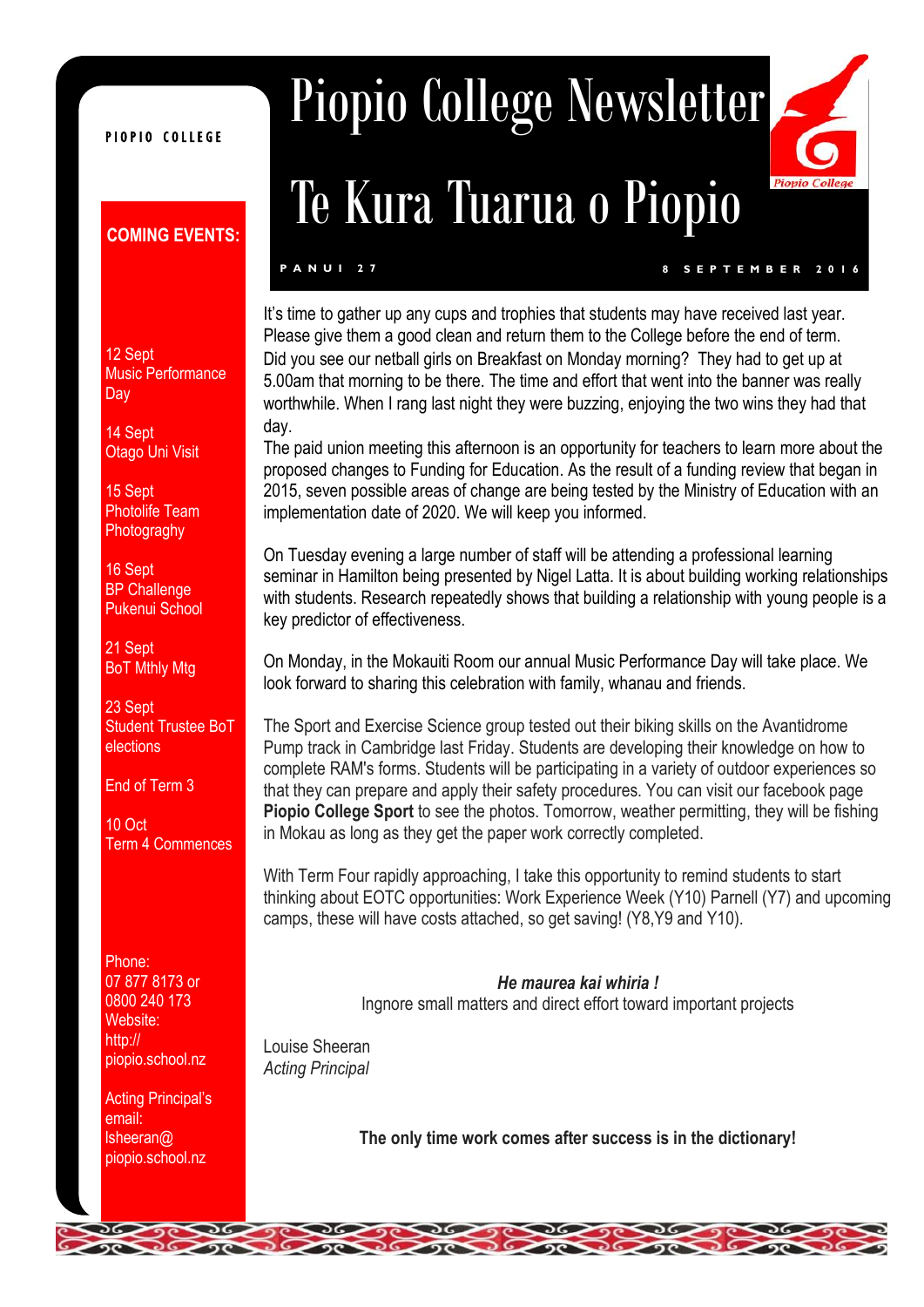#### **BoT STUDENT TRUSTEE ELECTIONS - Friday 23 September**

Nomination forms are available from the office. Nominations close tomorrow Friday 9 September. Nominees need to be reasonably sure that they will be returning to school for the 2017 school year as the Student Rep term runs until September 2017.

All full time students in Y11-Y13 are eligible to stand for election and to vote for the Student Representative.

#### **STUDENT OF THE WEEK**

This week it is Demante Murray. This young man lets nothing stand in his way when it comes to sport. Coming from a small school and representing the New Zealand under 16 Touch Rugby team in Australia is a massive achievement.

*You're the man Montz and we wish you all the best for the next couple of weeks. Ben Draper*

#### **MINIBALL DRAW**

Friday 9 September Piopio College Black vs South Slammers at 4.30pm.

#### **PIOPIO COLLEGE RUGBY PRIZE GIVING**

This annual event was held at the Piopio RFC to recognize the achievements of our under 13's and 1st XV. A great night was had by all and a big thank you to all the parents that turned up and supported the event. Also a huge thank you to the following sponsors for providing the amazing prizes on the night and support during the season.

3 Way Motors **Atkinsons and Associates Vets** King Country Honda<br>
RD1 Barrowcliffe Shearing<br>
RD1 RD1 **Doug Burnell (Wrightsons)** Piopio College Rugby Sheryl and Grif Griffin

| 1st XV                   |                        | Under 13's                           |                           |
|--------------------------|------------------------|--------------------------------------|---------------------------|
| MVP:                     | Demante Murray         | MVP:                                 | <b>Thomas Pease</b>       |
| Forward of the year:     | Jack Griffin           | Forward of the Year: Hoani De Cleene |                           |
| <b>Back of the Year:</b> | <b>Heath Barnsdall</b> | <b>Back of the Year:</b>             | <b>Topia Barrowcliffe</b> |
| Sportsmanship:           | William Macdonald      | Sportsmanship:                       | Malachi Laird             |
| Improved:                | Drew Goddard           | Improved:                            | Lewis Griffin             |

#### **NORTH KING COUNTRY HOCKEY TEAM**

Beau Pari and Te Ana Proffit were part of the North King Country hockey team that took out their Waikato Premier Intermediate Age Grade on Friday night, beating St Peters 3:2 in the final. Both players played integral parts in the final with Te Ana scoring all three goals. A big congratulations to both boys, we are really proud of your achievements.

*Ben Draper*

#### **PIOPIO COLLEGE SENIOR BASKETBALL**

If anyone is interested in Senior Basketball please see Jodie. We have an opportunity to enter into the NZ Regionals in August 2017. We will need a team of 12 from Y10, Y11, Y12, Y13. We will be holding a trial and start training as soon as possible and have games lined up with TKHS and Otorohanga College. *Jodie Mita*

#### **2016 WORLDSKILLS NATIONAL COMPETITION**

**When:** Friday September 30 and Saturday October 1, 2016

**Where:** Wintec Rotokauri campus, Hamilton .

Check out next week's newsletter for more information or contact Marina Rauputu or Emelia Harris at the College.

#### **FOSSILS**

Fossils are a big part of the Y7 Science Dinosaur study. Mrs Rauputu trained up two learners to lead an experiment to create replica 'fossils'. Chae and Kiwa have done an amazing job of teaching others and the final fossils are still unfolding, but here are some of our awesome Specimens



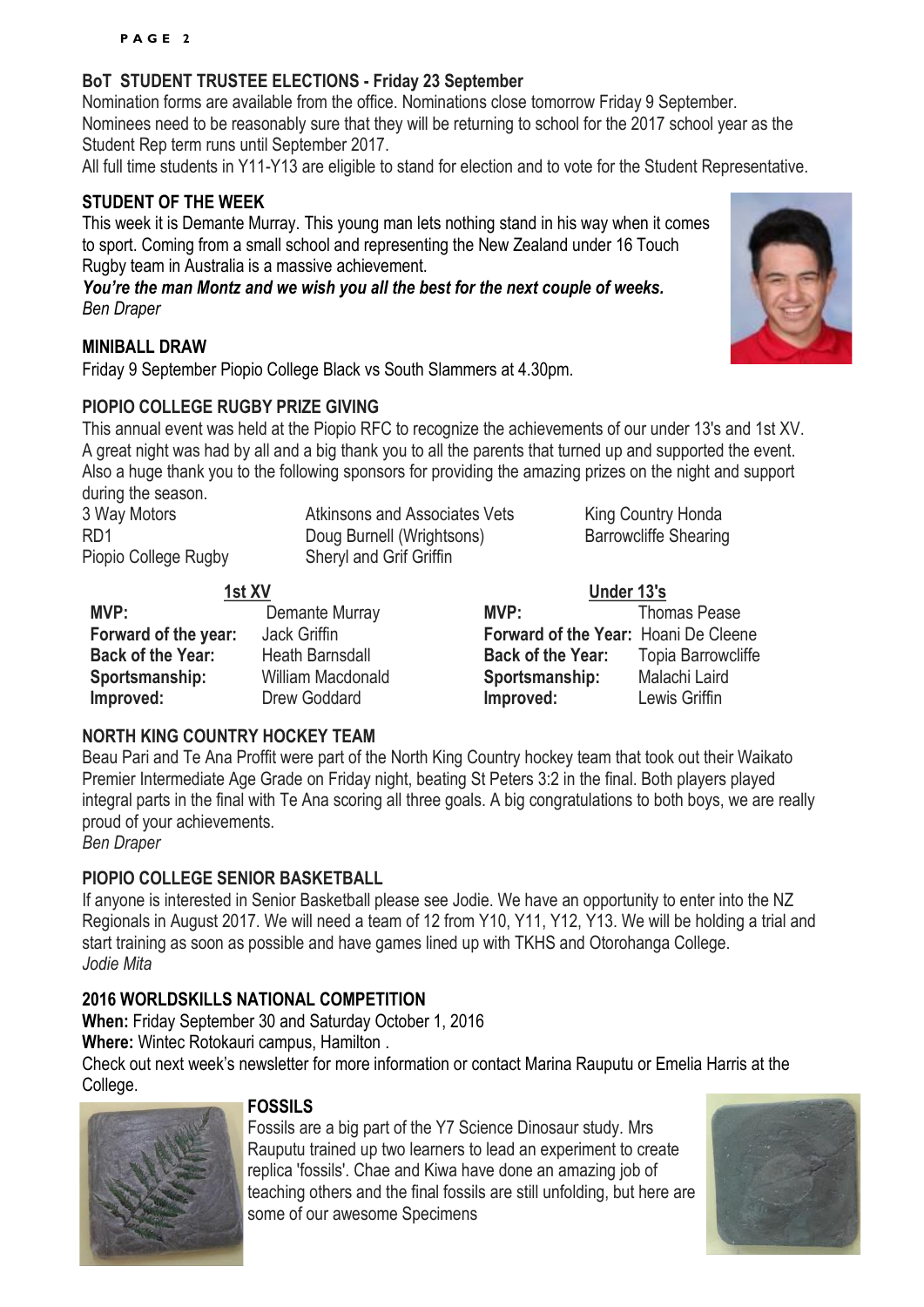#### **YEAR 11,12,13 STUDENTS**

This is a reminder that there are only 6 weeks remaining at school for students to complete their Internal Assessments and prepare for their External Exams which start on 4 November.

All students need to be aware that work needs to be handed in on the due date for it to be marked and moderated in time for a resit, if that is necessary. Teachers have spoken to all senior classes about this.

**100% attendance** at school is critical at this time of the year. One lesson missed could be the difference between passing and failing.

**Homework is essential** All students in all senior classes should be working on homework at this time of the year, in all subjects.

If you have any questions please don't hesitate to ring me at the college.

*Sue Draper*

*Y11,Y12,Y13 Dean*

#### **DRIVERS LICENCES AND NZQA CREDITS**

Did you know if you have a CLASS 1 Learners, Restricted or Full Drivers Licence you can get some NZQA credits added to your record of learning?

| LEARNER'S LICENCE    | RESTRICTED LICENCE   | <b>FULL LICENCE</b>  |
|----------------------|----------------------|----------------------|
| 2 Credits at Level 1 | 4 Credits at Level 2 | 2 Credits at Level 2 |

You need to see Mr O'Dea if you have completed any of these licences and wish to get the credits above to count towards your NCEA. You will need your licence with you and will have to complete a simple application form – no additional testing is required.

*Richard O'Dea*

*Principals Nominee*

| Basketball                    | Senior Boys    | 8.45am     |
|-------------------------------|----------------|------------|
|                               | Senior Girls   | 8.50am     |
|                               | Mini Ball 7/8s | 8.55am     |
| Netball                       | Junior A       | 9.10am     |
|                               | Junior B       | 9.15am     |
|                               | Senior A       | 9.20am     |
| Rugby                         | u14            | 9.35am     |
|                               | $1$ st $XV$    | 9.40am     |
| Hockey                        | Year 7/8       | 9.45am     |
| Football                      | Senior girls   | 10.05am    |
|                               | Junior Eagles  | 10.10am    |
| Equestrian                    | Equestrian     | 10.15am    |
|                               | Interval       |            |
| Council                       |                | 10.30am    |
| Kapahaka                      |                | $10.35$ am |
| Any other<br>groups requiring |                | 10.40am    |
| photos                        |                |            |

#### **SPORTS PHOTOS**

Sport photo day is next Thursday 15 September, please if you are a sport player, remember to bring back your allocated sport uniform cleaned and in a name plastic bag to be collected after the photos. See left for the timetable of the day. Any questions contact Noelle Turner

#### **FACEBOOK**

The "Piopio College Sport" facebook page has just launched. Please search and "like" the page to keep up to date with all sports on offer at our Kura and to see reports and writeups of our sporting successes. *Ben Draper*

### **MUSIC PERFORMANCE DAY**

**Where:** Room 23 future Piopio College Library (Between Wharekura and the gym) **When:** Monday 12 September at 10.30am

All welcome to listen to our talented musicians.

#### **GATE ENTERPRISE PROJECTS**

Our Y7 and Y8 GATE students have been working on their Enterprise Projects this term and would like to present them on Tuesday 20 September. Parents/caregivers are cordially invited to join us for the presentations in the Hallam Centre at 2.30pm.

*Caroline Foss*

#### **TROPHYS**

All Y6 children who received an End of Year Presentation trophy please return them to Piopio Primary office by the end of this term please. Thank you.